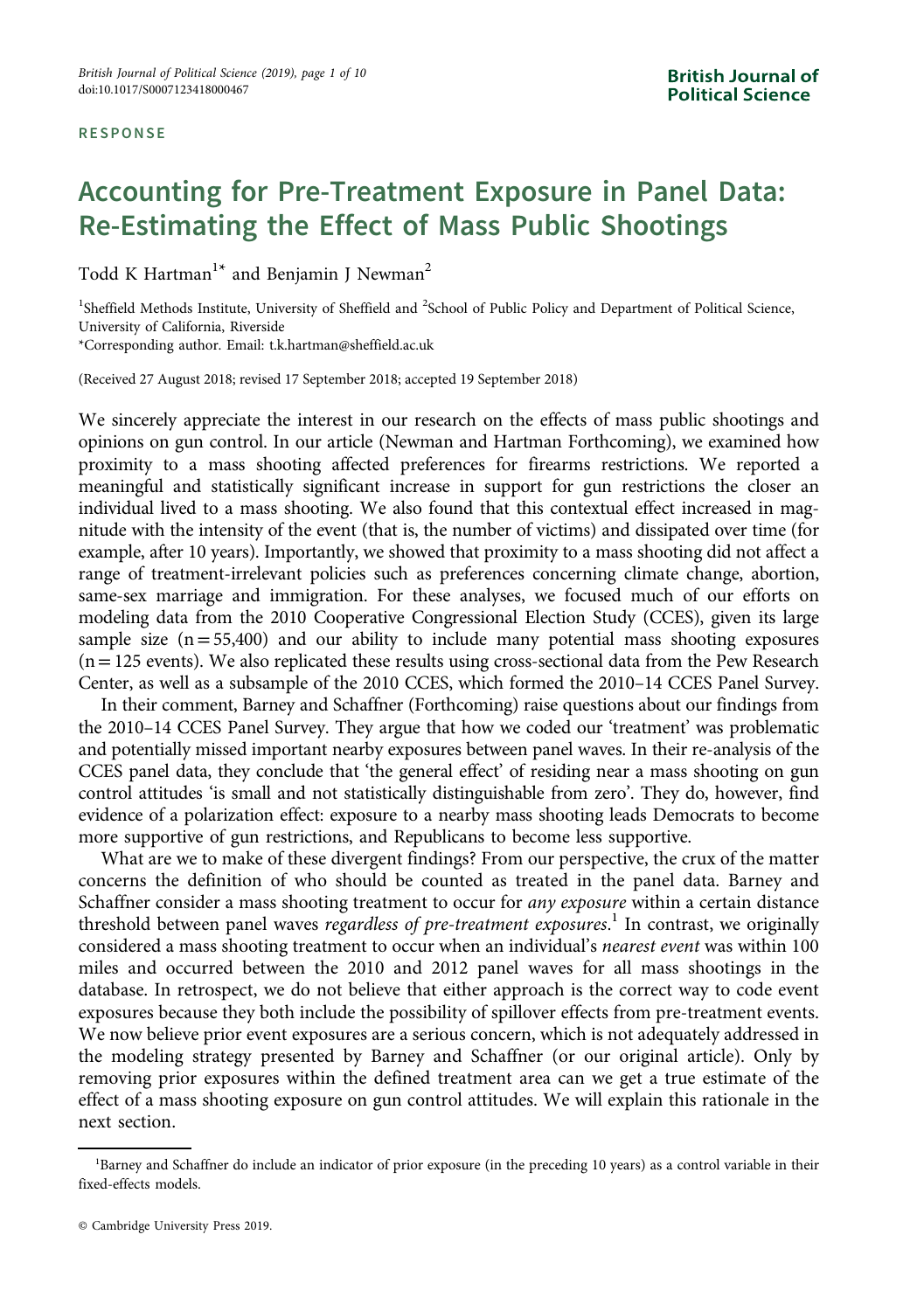We agree with Barney and Schaffner that the findings from our panel analysis are important not only to those concerned about the substantive effect of mass shootings on policy preferences, but also to scholars interested in using panel data to examine causal relationships. To illustrate the implications of pre-treatment exposure on identifying 'causal' effects, we re-analyzed the 2010–14 (3-wave) and 2010–12 (2-wave) CCES panel datasets. On the whole, we find that our original conclusions hold: respondents who live near a mass public shooting (in this case, within 100 miles of an event) are indeed more likely to support gun control than those who do not, provided we account for pre-treatment exposure. These treatment effects are statistically and practically significant: when accounting for pre-treatment exposures in the preceding 5 years, for instance, the effects of the treatment amount to an average increase in support for firearms restrictions of 23 to 41 per cent relative to the untreated respondents (and depending on the type of modeling approach). Ultimately, our new results highlight the importance of properly accounting for pre-treatment exposure when dealing with re-occurring treatments or 'event chains', and they contribute to the debate about how best to assess causal effects using panel data.

### Re-Analysis and Extension Using the CCES Panel Datasets

We begin by discussing the data processing of the 2010–14 (3-wave) CCES Panel Survey (Schaffner and Ansolabehere [2018](#page-9-0)),<sup>2</sup> which we used in our original article (the descriptive statistics are similar when we extend this analysis using the larger sample from the 2010–12 2-wave CCES Panel Study). $3$  We could not provide estimates for 987 of the 9,500 respondents due to missing values on one or more key variables. Twenty-nine respondents were dropped because they did not provide a response to the gun control policy question in one or both panel waves. A further twenty-five respondents were removed because they did not indicate how long they had lived at their current address, which was necessary to accurately account for pre-treatment exposures. Finally, 933 respondents were removed because they appeared to have moved between panel waves, making it impossible to know whether they had been exposed to the key treatment events.

Seventeen mass public shootings occurred between the 2010–12 panel waves (that is, after 7 November 2010 and before 2 October 2012). An additional 125 mass shootings took place prior to the CCES panel start date (from 1966 to 2010). To ensure that respondents were exposed to pretreatment events, we removed any event that occurred prior to each respondent's self-reported residency in their current zip code. Thus even though the event database spans several decades, we do not include any mass shootings that occurred prior to a respondent residing at their current address.

We used the 'zipcode' package in R that provides longitude and latitude geographic (geodetic) coordinates for each respondent's self-reported residential zip code (based on its centroid). We then used the 'distGeo' function from the 'geosphere' package in R to compute the shortest distance between two points on an ellipsoid (a.k.a. geodesic). The advantage of this approach is that it takes into consideration the natural curvature of the Earth, thus providing highly accurate estimates of distance. Between survey waves, the minimum distance to the seventeen mass shooting events is as close as 0.38 miles, while the maximum distance is 4,881 miles (for example, respondents in Hawaii). The median distance is 979 miles, and the mean of this somewhat skewed distribution is 1,132 miles.

One complication in attempts to accurately estimate the effect of proximity to a mass shooting on policy preferences is that the panel, like the cross-sectional datasets we previously analyzed, provides a snapshot in time over a 2-year period (or a 4-year period when using the full three waves). Yet prior to this window

<sup>2</sup> We would like to thank Barney and Schaffner for identifying an error in our original data processing that resulted in us inadvertently including some mass shooting exposures that occurred after respondents were interviewed for the CCES panel. Despite this error, our results still hold (e.g., see Column 1 of [Tables 2](#page-5-0)–[4\)](#page-8-0).

<sup>&</sup>lt;sup>3</sup>Our original analysis used the 2010-2012 segment of the 2010-14 (3-wave) CCES Panel Survey.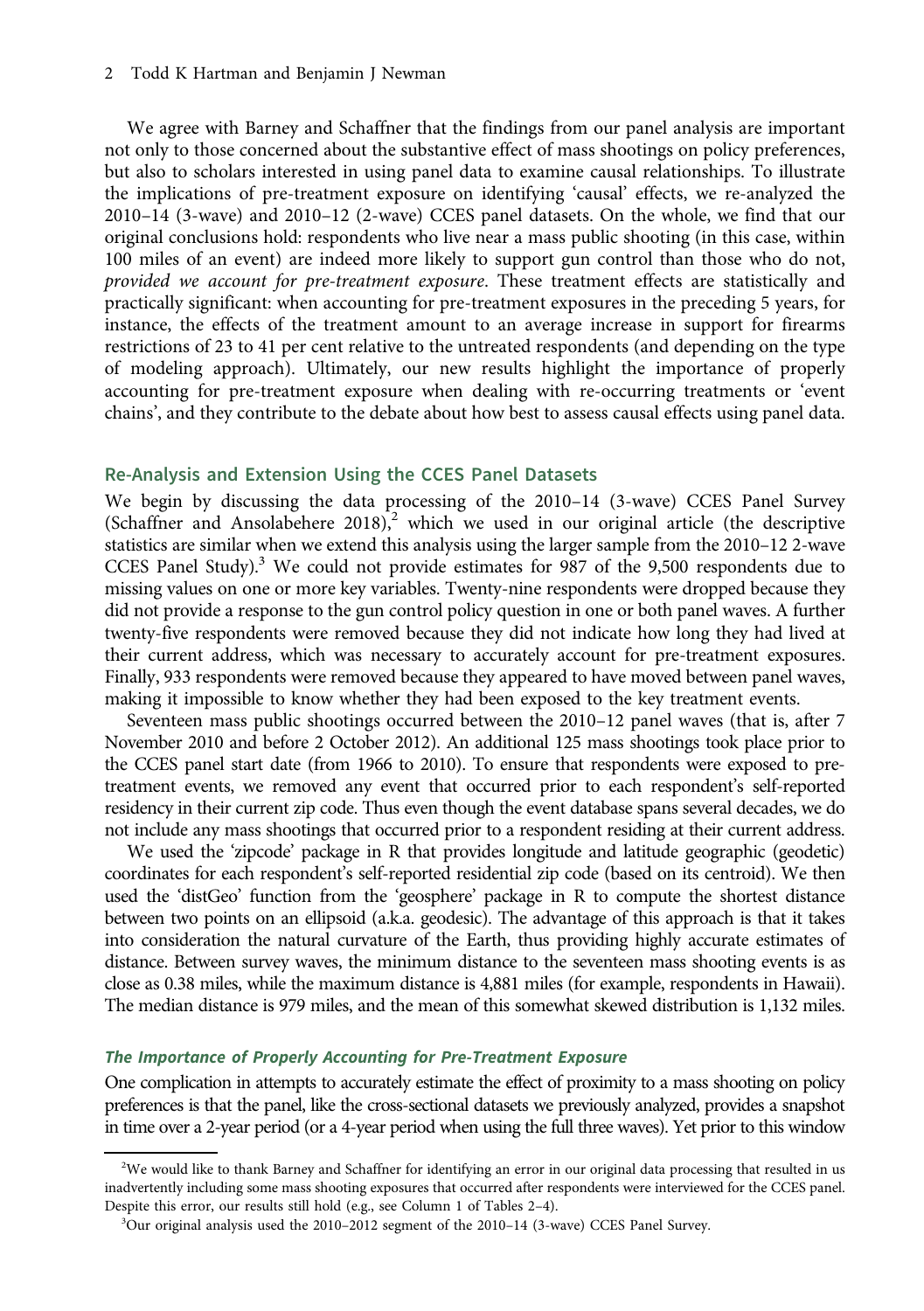of time, 125 events occurred before the 2010 CCES panel. How we account for these potential pretreatment exposures is crucial to accurately estimating the effect of our mass shooting treatment. Gaines and Kuklinksi argue that ignoring prior exposures means that we do not actually estimate 'the average treatment effect, but, rather, the average marginal effect of additional treatment' (2011, 450; our emphasis). Notwithstanding this concern, empirical investigations of pre-treatment effects are relatively uncommon in the literature. Druckman and Leeper [\(2012,](#page-9-0) 875–76) observe: 'Despite the potentially grave consequences of pretreatment effects […] there has been virtually no work on the topic'. In short, we must be very careful to properly account for pre-treatment exposure if we want to accurately estimate the effect of gun violence on policy attitudes. This is especially the case for treatments in which it is plausible that the largest effect occurs with the initial treatment and subsequent treatments exert diminishing effects.

To get a sense of how pre-treatment exposure to mass public shootings might obscure any treatment effects between panel waves, we plotted the 17 unique mass shootings in our data that occurred between panel waves (that is, 2010–12) in [Figure 1.](#page-3-0) Panel A shows what we would observe if we ignored pre-treatment exposures and only focused on the 2-year snapshot in time. Panels B and C illustrate just how problematic pre-treatment shooting events are in the 5 and 10 years before the first wave of the CCES panel. [Figure 1](#page-3-0) demonstrates that few mass shooting events happen in isolation; pre-treatment exposure is a real concern.

Of the 2,592 individuals considered treated by the Barney and Schaffner coding approach (what we label as 'any exposure'), 70 per cent  $(n = 1,817)$  of respondents had been exposed to at least one prior mass shooting event in the 10 years before the CCES panel (see [Table 1\)](#page-4-0). Since 2005, that proportion is only marginally smaller: 64 per cent of respondents  $(n = 1,664)$  lived within 100 miles of a mass public shooting prior to the CCES panel interview. It is even more concerning that one out of every three individuals lived within 100 miles of multiple mass public shootings since 2000; it is one out of every four respondents since 2005. These pre-treatment exposures are not hypothetical, as we have tailored each respondent's exposures to their own length of residency, thus removing any shooting events that occurred prior to when the respondent reported that they moved to their current address. What is more, some of those respondents in the Barney and Schaffner treatment had as many as four pre-treatment exposures (again verified against their residency at that address). To further confound matters, respondents in the 'control' condition also suffered from multiple pre-treatment exposures, as evidenced by [Table 1.](#page-4-0) In short, we wonder whether it is wise to think that someone exposed to a mass shooting in an earlier time period would show any change in gun control attitudes during the panel, since we would expect any movement on attitudes to have already occurred.

In their analysis of the CCES panel data, Barney and Schaffner use a fixed-effects linear probability model on the 3-point ordinal outcome of interest. Although this model is easy to interpret, we have reservations about using this modeling approach, given the ordinal nature of the dependent variable. We instead use two complementary methods to retrieve estimates of the effects of exposure to a mass shooting event on preferences for gun control. First, we report the results from a difference-in-differences (DID) design using ordered logisitic regression for panel data. Puhani ([2012](#page-9-0)) shows that the desired treatment effect for ordinal outcomes can be estimated as we would with a standard DID framework, and that the treatment effect is simply the interaction coefficient. One potential criticism of this approach is that this DID estimator uses a random-effects regression model, which (as noted by Barney and Schaffner) still allows the possibility of unobserved heterogeneity to affect the results.<sup>4</sup>

<sup>4</sup> We use the DID analytic framework to gain better leverage over causality than our previous static-score lagged dependent variable analysis; however, we are unable to perform tests of the parallel trends assumption for those assigned to the 'treated' and 'untreated' conditions because we lack sufficient pre-event measures to establish each group's trend line. As a result, we avoid making strong claims about our DID estimates being 'causal effects'.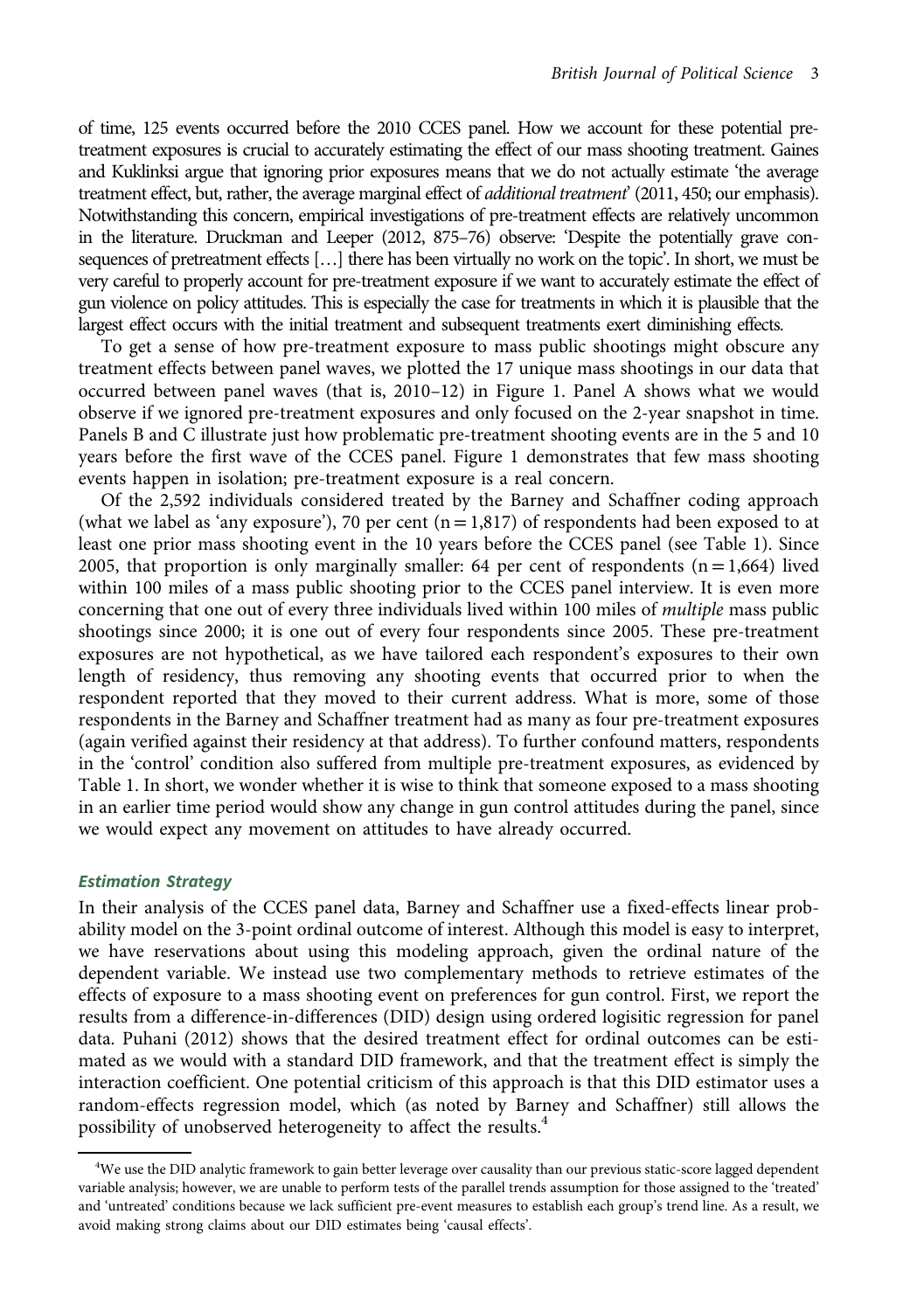<span id="page-3-0"></span>

Figure 1. Map of mass shootings used in the CCES panel re-analyses Panel A. Treatment=shootings between 2010–12 panel waves Panel B. Treatment with pre-treatment exposures (5 years before panel) Panel C. Treatment with pre-treatment exposures (10 years before panel) Note: dark red dots indicate mass shootings that occurred between CCES panel waves; light grey dots indicate pre-treatment exposures. Larger dots indicate more victims injured or killed in that event.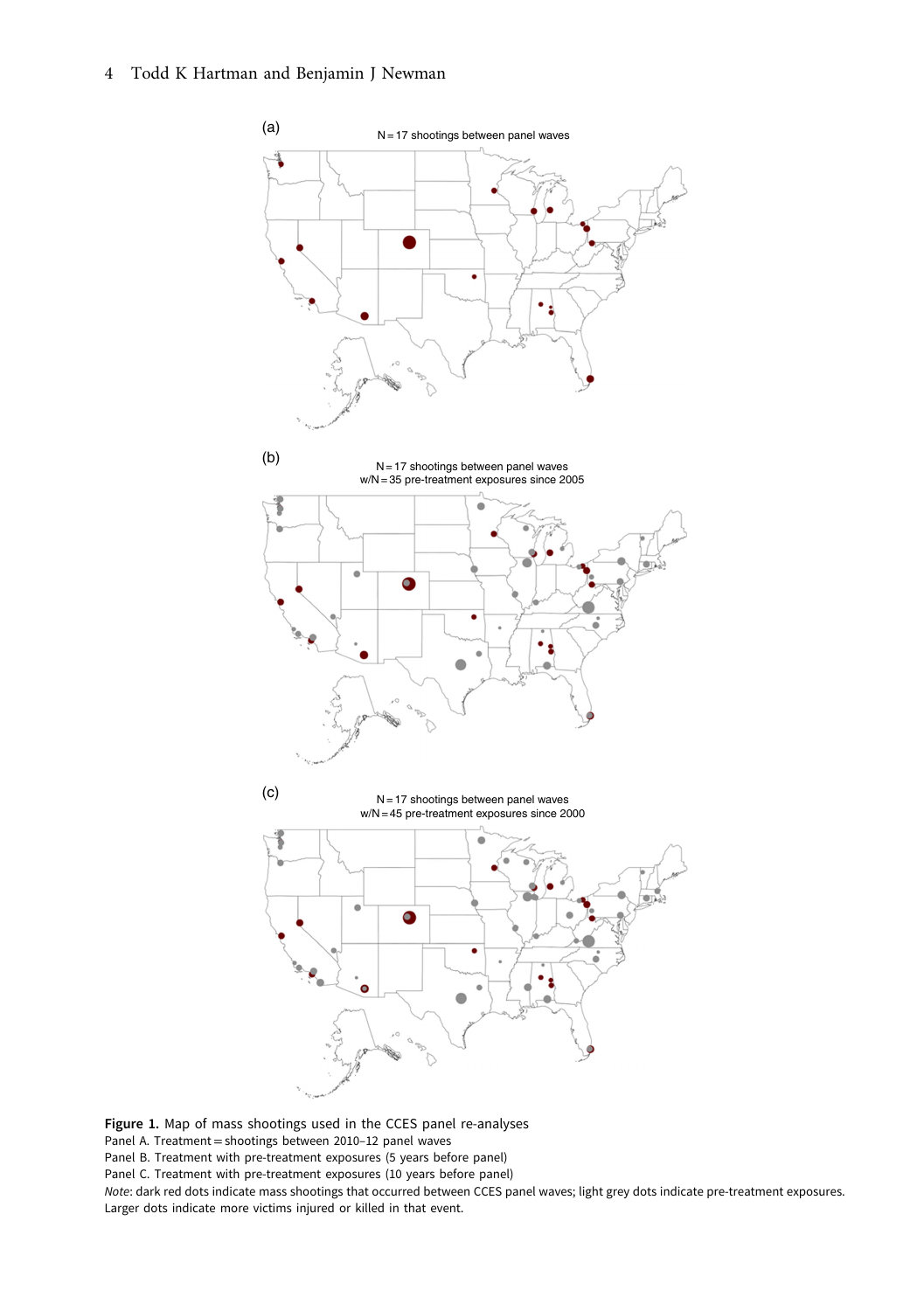|                                                      |            |            | 3-wave CCES panel 2010-12 2-wave CCES panel 2010-12 |            |
|------------------------------------------------------|------------|------------|-----------------------------------------------------|------------|
| Nearest Event (incl. prior events)                   |            |            |                                                     |            |
| Treated                                              | 1,168      |            | 1,268                                               |            |
| Untreated                                            | 7,345      |            | 15,838                                              |            |
| Any Exposure (incl. prior events)                    |            |            |                                                     |            |
| Treated                                              | 2,592      |            | 5,217                                               |            |
| Untreated                                            | 5,921      |            | 11,889                                              |            |
| Any Exposure (excluding prior events $\geq$ 2005)    |            |            |                                                     |            |
| Treated                                              | 928        |            | 1,611                                               |            |
| Untreated                                            | 7,585      |            | 15,495                                              |            |
| Any Exposure (excluding prior events $\geq$ 2000)    |            |            |                                                     |            |
| Treated                                              | 775        |            | 1,246                                               |            |
| Untreated                                            | 7,738      |            | 15,860                                              |            |
| Any Exposure - Treated Group: # of Prior Exposures   | Since 2000 | Since 2005 | Since 2000                                          | Since 2005 |
| 0                                                    | 775        | 928        | 1,246                                               | 1,611      |
| 1                                                    | 915        | 1,044      | 1,611                                               | 2,159      |
| 2                                                    | 465        | 507        | 1,140                                               | 1,168      |
| 3                                                    | 248        | 113        | 600                                                 | 279        |
| 4                                                    | 189        | $\Omega$   | 620                                                 | 0          |
| Any Exposure - Untreated Group: # of Prior Exposures | Since 2000 | Since 2005 | Since 2000                                          | Since 2005 |
| 0                                                    | 3,121      | 3,378      | 5,758                                               | 6,488      |
| 1                                                    | 2,239      | 2,210      | 4,710                                               | 4,592      |
| 2                                                    | 469        | 297        | 1,186                                               | 715        |
| 3                                                    | 92         | 36         | 235                                                 | 94         |
| 4                                                    | 0          | $\Omega$   | $\Omega$                                            | 0          |
| N                                                    | 8,513      | 17,106     |                                                     |            |
|                                                      |            |            |                                                     |            |

<span id="page-4-0"></span>Table 1. Allocations to 'treatment' conditions (including number of prior exposures among those in the treated and untreated groups)

Notes: Nearest Event = nearest mass shooting for all events (maximum n = 142; depends on length of residency at address) occurs within 100 miles and between panel waves; Any Exposure = any mass shooting  $(n=17)$  occurs within 100 miles and between panel waves.

To address this issue, in a second step we estimate fixed-effects ordered logistic regression models using a 'blow-up and cluster' model (Baetschmann, Staub and Winkelmann [2015](#page-9-0)). In cross-sectional data it is relatively easy to use maximum likelihood to estimate ordered logit models for ordinal outcomes. However, in panel data, estimation is quite complicated because 'unlike in the linear model, no simple transformation (such as first-differencing or within-transformation) is available that would purge the ordered response models from the individual-specific fixed effects' (Baetschmann, Staub and Winkelmann [2015](#page-9-0), 1). To remedy this issue, the blow-up and cluster approach implements a cluster-robust variance estimator for ordinal data. For example, Dickerson, Hole and Munford [\(2014](#page-9-0)) demonstrate how to estimate a blow-up and cluster fixed-effects ordinal logistic regression model using Stata ('bucologit'). In sum, our modeling approach should provide accurate estimates of the mass shooting treatment effect given the panel data structure, ordinal scale of our policy measure and potential pre-treatment exposures.

### Re-Analysis Using the 2010-2014 (3-Wave) Panel ( $N = 9,500$ )

We first provide the results from the DID approach using random-effects ordered logistic regression models in [Table 2](#page-5-0). For our purposes, the estimate of interest is the interaction between the treatment indicators and the panel year: this is the effect of exposure to a mass public shooting on gun control attitudes. The first two columns compare the 'naïve' treatment effects from our original article ('Nearest Event') and the Barney and Schaffner model ('Any Exposure'). Not surprisingly, we see a positive and statistically significant interaction from our original coding definition, and a negative insignificant interaction term from the Barney and Schaffner replication. The odds ratios for the DID estimates provide a sense of the size of the effect; for example, those treated in the nearest event model are 29 per cent more likely to support gun control relative to those in the control group [\(Figure 2](#page-5-0)).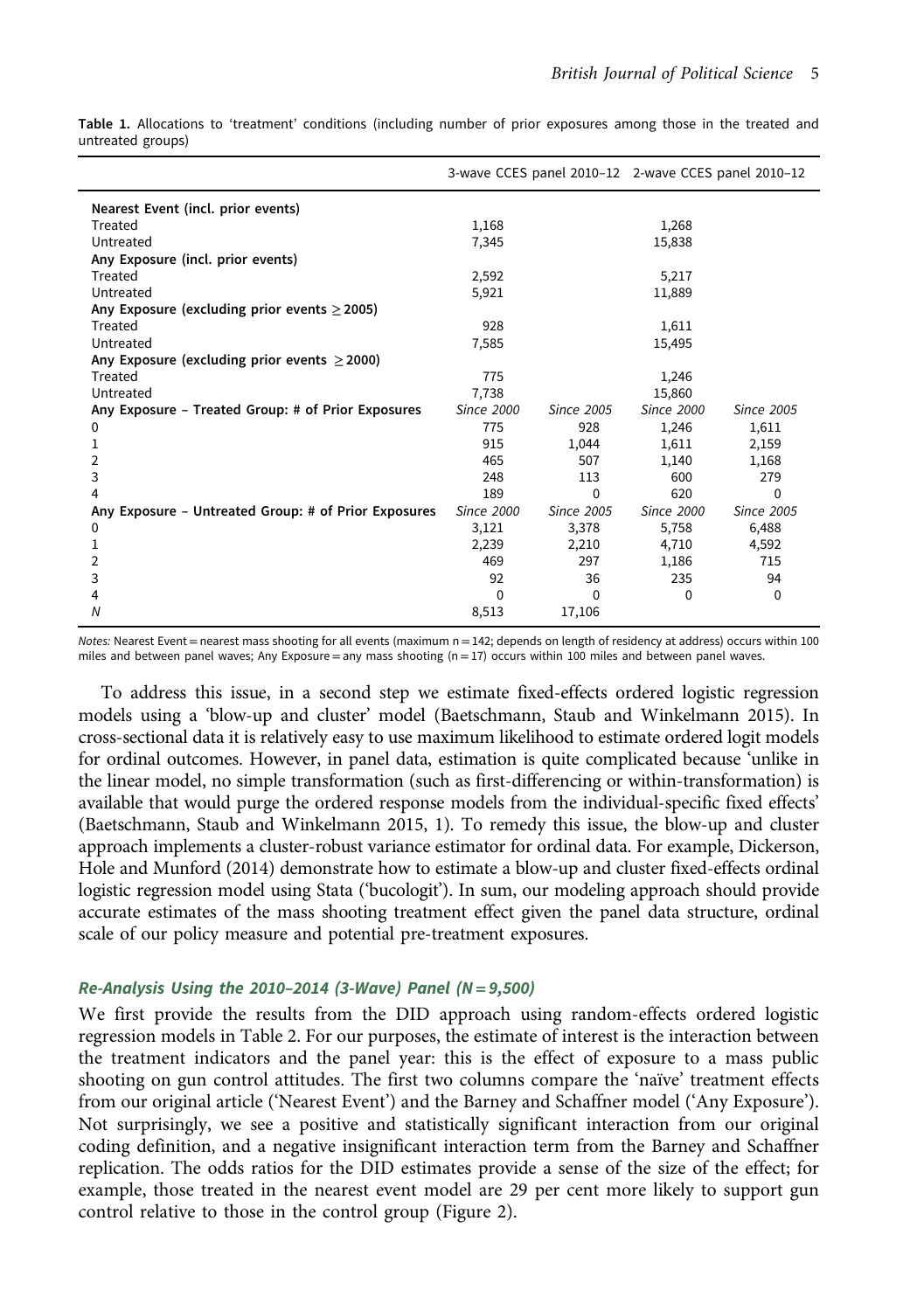|                                                      |                                | Including pre-treatment<br>exposures to mass shootings | Excluding pre-treatment exposures to mass<br>public shootings |                                            |  |  |
|------------------------------------------------------|--------------------------------|--------------------------------------------------------|---------------------------------------------------------------|--------------------------------------------|--|--|
|                                                      | Nearest Event<br>Any Exposure  |                                                        | Any Exposure                                                  | Any Exposure                               |  |  |
|                                                      | $<$ 100 Miles<br>$< 100$ Miles |                                                        | $\leq$ 100 Miles                                              | $\leq$ 100 Miles                           |  |  |
|                                                      | During<br>Panel                | During<br>Panel                                        | During Panel<br>(Excl. Priors $\geq$ 2005)                    | During Panel<br>(Excl. Priors $\geq$ 2000) |  |  |
| Year (2012)                                          | $0.43***$                      | $0.48***$                                              | $0.44***$                                                     | $0.46***$                                  |  |  |
| Treated                                              | (0.05)<br>$0.49***$<br>(0.24)  | (0.05)<br>$0.78***$<br>(0.18)                          | (0.05)<br>$0.53*$<br>(0.27)                                   | (0.05)<br>$0.64*$<br>(0.29)                |  |  |
| Year (2012) × Treated (Difference-in-<br>Difference) | $0.25*$                        | $-0.03$                                                | 0.24                                                          | 0.05                                       |  |  |
|                                                      | (0.13)                         | (0.10)                                                 | (0.14)                                                        | (0.15)                                     |  |  |
| $\tau_1$                                             | $-4.79$                        | $-4.62$                                                | $-4.80$                                                       | $-4.80$                                    |  |  |
| $\tau_2$                                             | 0.93                           | 1.10                                                   | 0.92                                                          | 0.92                                       |  |  |
| $\sigma_{\rm u}$                                     | 25.41                          | 25.32                                                  | 25.41                                                         | 25.39                                      |  |  |
| DiD Odds Ratio                                       | 1.29                           | 0.97                                                   | 1.27                                                          | 1.05                                       |  |  |
|                                                      | [1.04, 1.60]                   | [0.83, 1.13]                                           | [1.01, 1.60]                                                  | [0.83, 1.34]                               |  |  |

<span id="page-5-0"></span>

|  |  |  |  |  | Table 2. Effect of exposure to mass public shooting, re-analysis of the 2010-14 (3-wave) CCES panel data |  |  |  |  |  |
|--|--|--|--|--|----------------------------------------------------------------------------------------------------------|--|--|--|--|--|
|--|--|--|--|--|----------------------------------------------------------------------------------------------------------|--|--|--|--|--|

Notes: DID analysis of the 2010–12 waves of the 2010–14 Cooperative Congressional Election Panel Survey with 17 mass shooting events between waves. Cell entries are estimates from random effects ordered logistic regression models with cluster-robust standard errors using the 'xtologit' command in Stata 15; standard errors are in parentheses; 90 per cent confidence intervals are in brackets. N= 8,513. \*\*\*p < 0.001, \*\*p < 0.01, \*p < 0.05,  $\uparrow$  p < 0.10.



Figure 2. The effect of exposure to a mass shooting on preferences for gun control (DID estimator) Notes: DID estimates (odds ratios with 90 per cent confidence intervals) from random-effects ordered logistic regression models with cluster-robust standard errors using the 'xtologit' command in Stata 15.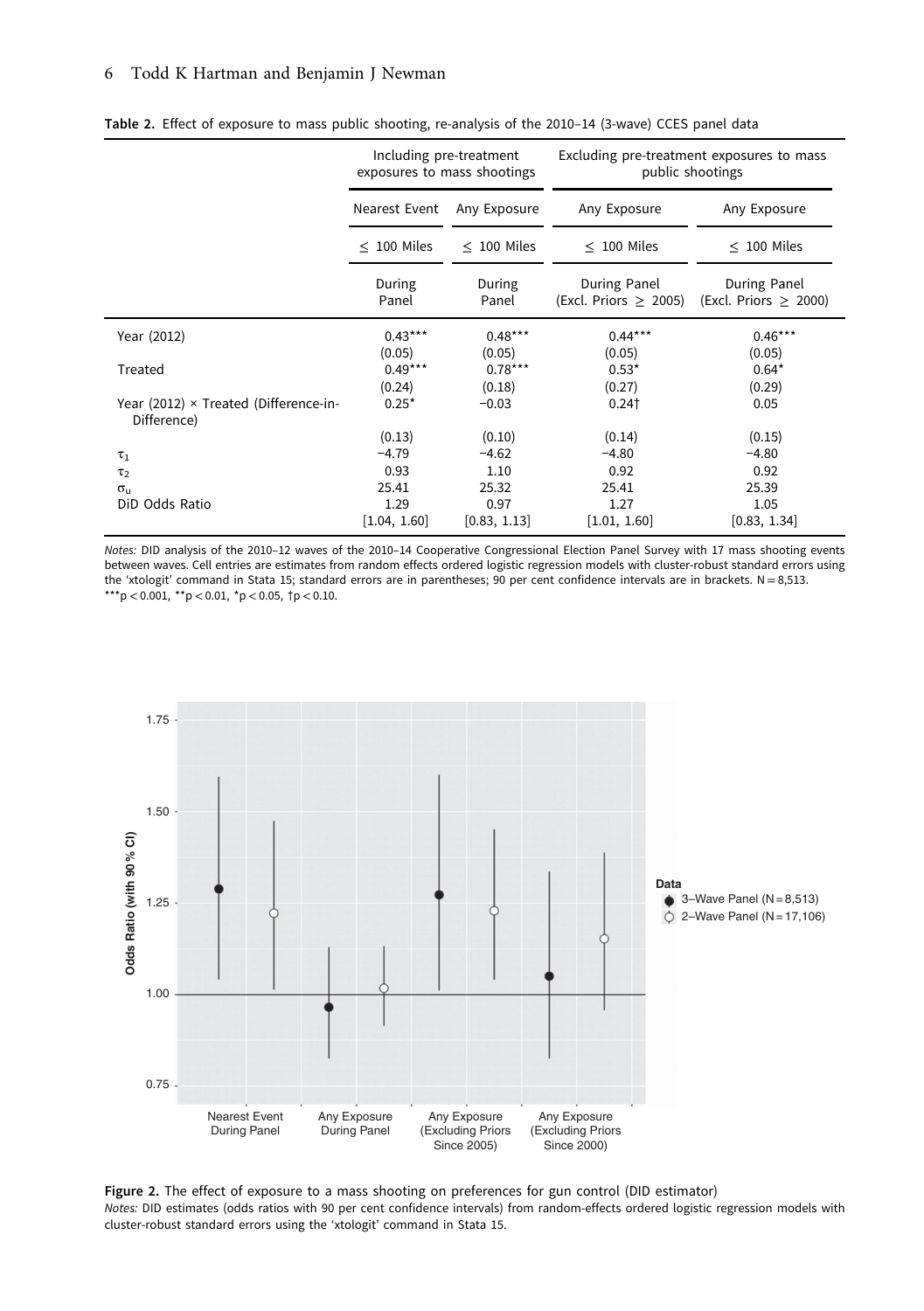Next we move on to the models that account for pre-treatment exposure in the preceding 5 years (Column 3, [Table 2](#page-5-0)) and 10 years (Column 4, [Table 2](#page-5-0)). Recall that these models capture any treatment exposure during panel waves, excluding individuals who were pre-treated in the previous time period. That is, we use the Barney and Schaffner definition of the treated population but account for prior event exposure. Notice now that the coefficient of the DID estimate accounting for individuals pre-treated in the past 5 years is similar to what we reported in our original article: it is positive, statistically significant at the  $p < 0.10$  threshold, and of similar effect size (individuals exposed to a mass shooting increase their support for gun control by 27 per cent relative to those in the control group). The treatment effect accounting for those pretreated in the prior 10 years is also positive, though the effect is not statistically significant and its size is much smaller (amounting to just a 5 per cent increase in support for gun control).

Finally, we turn our attention to the fixed-effects ordinal regression models presented in [Table 3](#page-7-0). As before, we estimate four models that coincide with the different coding definitions of the treatment. Once again, the same patterns from [Table 2](#page-5-0) emerge: when we account for pretreatment exposures, residing near a mass shooting has a positive, statistically significant and substantively meaningful effect on attitudes toward firearms restrictions. In fact, using the more conservative fixed-effects approach reveals that the effect of the treatment amounts to a 41 per cent increase in support for gun control, accounting for prior exposures in the preceding 5 years (Column 3, [Table 3\)](#page-7-0). We also plotted these treatment effects in [Figure 3](#page-7-0).<sup>5</sup>

# Extension Using the 2012–12 (2-Wave) Panel ( $N = 19,533$ )

For completeness, we also extend our findings by analyzing data from the larger N 2010–12 (2-wave) CCES Panel Study ( $n= 19,533$ ; Ansolabehere and Schaffner [2018](#page-9-0)).<sup>6</sup> The results from the DID random and fixed-effects ordinal regression models are presented in [Tables 4](#page-8-0) and [5](#page-8-0), respectively. Given that these results are very similar to those we presented for the 3-wave CCES panel data, we will not discuss them here. It is relatively straightforward to see how these results compare in [Figures 2](#page-5-0) and [3](#page-7-0).

### Conclusion

There is anecdotal evidence that people exposed to major traumatic events respond to them. For instance, American Psychologist devoted an entire special issue to cataloguing the serious psychological and social damage to individuals exposed to the  $9/11$  terrorist attacks.<sup>7</sup> For many people, mass public shootings are also life-changing events. For example, country musician Caleb Keeter survived the 2017 Las Vegas shooting that left fifty-nine people dead and more than 850 people injured (including 422 by gunfire). Immediately following the shooting, Keeter wrote to his Twitter followers: 'I've been a proponent of the 2nd Amendment my entire life. Until the events of last night. I cannot express how wrong I was. Enough is enough […] We need gun control RIGHT. NOW. My biggest regret is that I stubbornly didn't realize it until my brothers on the road and myself were threatened by it'.<sup>8</sup>

<sup>5</sup> We also estimated the DID and FE models using two treatment indicators: the 'true' treatment did not include pretreatment exposures since 2005, while the 'confounded' treatment did. This strategy allows us to check whether a change in the definition of the comparison group affects our results. These analyses confirm our findings: the effect of the true treatment on gun policy attitudes (compared to those not exposed to a mass shooting during the panel) is positive and of a similar magnitude (DID odds ratio=1.23; FE odds ratio= 1.35).

<sup>&</sup>lt;sup>6</sup>It is worth noting that the zip code data differed between the two panel datasets, which forced us to use a slightly different data processing strategy (details provided in the replication materials).

<sup>7</sup> Available from [http://www.apa.org/monitor/2011/09/10-years-later.aspx](http://www.apa.org/monitor/2011�/�09/10-years-later.aspx) (accessed March 2018).

<sup>8</sup> Available from<https://www.theguardian.com/us-news/2017/oct/02/las-vegas-gun-control-caleb-keeter-josh-abbott-band> (accessed March 2018).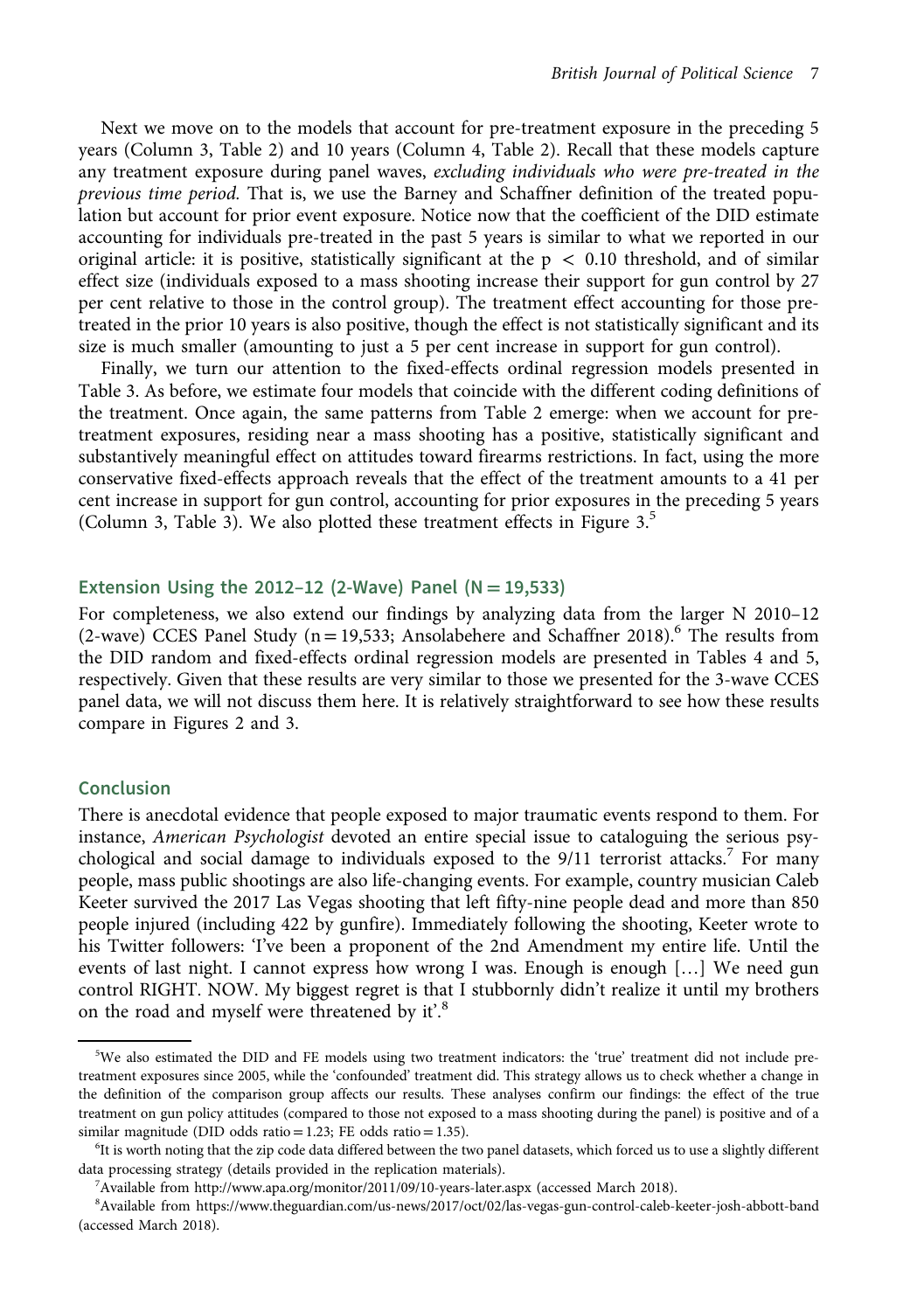|                    | mass shootings              | Including pre-treatment exposures to | Excluding pre-treatment exposures to mass public<br>shootings |                                            |  |  |
|--------------------|-----------------------------|--------------------------------------|---------------------------------------------------------------|--------------------------------------------|--|--|
|                    | Nearest Event               | Any Exposure                         | Any Exposure                                                  | Any Exposure                               |  |  |
|                    | $<$ 100 Miles               | $<$ 100 Miles                        | $<$ 100 Miles                                                 | $<$ 100 Miles                              |  |  |
|                    | During Panel                | During Panel                         | During Panel<br>(Excl. Priors $\geq$ 2005)                    | During Panel<br>(Excl. Priors $\geq$ 2000) |  |  |
| Year (2012)        | $0.23***$<br>(0.03)         | $0.26***$<br>(0.03)                  | $0.24***$<br>(0.03)                                           | $0.25***$<br>(0.03)                        |  |  |
| Treated            | 0.28 <sup>†</sup><br>(0.15) | $-0.03$<br>(0.11)                    | $0.34*$<br>(0.17)                                             | 0.16<br>(0.19)                             |  |  |
| Treated Odds Ratio | 1.32<br>[1.03, 1.68]        | 0.97<br>[0.82, 1.16]                 | 1.41<br>[1.07, 1.86]                                          | 1.17<br>[0.86, 1.60]                       |  |  |

<span id="page-7-0"></span>

|  | Table 3. Fixed-effects regression results of the 2010-12 (3-wave) CCES panel data |  |  |  |  |  |  |  |  |
|--|-----------------------------------------------------------------------------------|--|--|--|--|--|--|--|--|
|--|-----------------------------------------------------------------------------------|--|--|--|--|--|--|--|--|

Note: cell entries are estimates from fixed-effects ordered logistic regression models with cluster-robust standard errors using the userwritten 'bucologit' command in Stata 15; standard errors are in parentheses; 90 per cent confidence intervals are in brackets. N = 1,878. \*\*\*p < 0.001, \*\*p < 0.01, \*p < 0.05,  $\uparrow$ p < 0.10.



Figure 3. The effect of exposure to a mass shooting on preferences for gun control (fixed-effects estimator) Notes: estimates (odds ratios with 90 per cent confidence intervals) from fixed-effects ordered logistic regression models with clusterrobust standard errors using the 'bucologit' command in Stata 15.

Yet, identifying causal effects without random assignment to treatment and control conditions is fraught with difficulty, especially in a context such as this. There are multiple events that have taken place between panel waves, numerous pre-treatment exposures and media coverage that allows some form of exposure that potentially transcends physical location (which admittedly we do not account for in these analyses). Given these issues, we focused our efforts on the crosssectional CCES and Pew datasets and were careful to avoid making strong causal claims. Instead,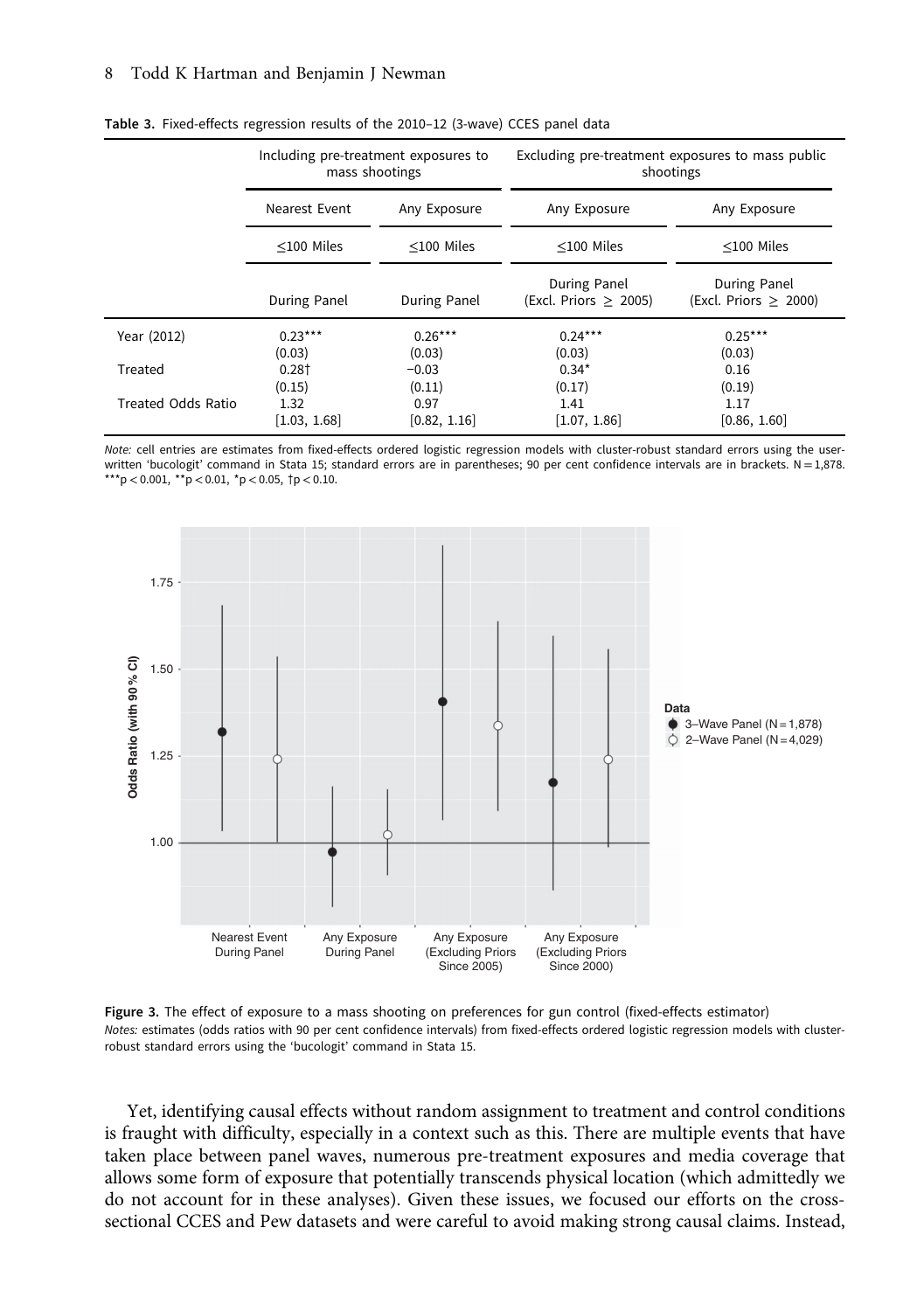|                             |                  | Including pre-treatment exposures to<br>mass shootings | Excluding pre-treatment exposures to mass<br>public shootings |                                            |  |  |
|-----------------------------|------------------|--------------------------------------------------------|---------------------------------------------------------------|--------------------------------------------|--|--|
|                             | Nearest Event    | Any Exposure                                           | Any Exposure                                                  | Any Exposure                               |  |  |
|                             | $\leq$ 100 Miles | $\leq$ 100 Miles                                       | $\leq$ 100 Miles                                              | $\leq$ 100 Miles                           |  |  |
|                             | During Panel     | During Panel                                           | During Panel<br>(Excl. Priors $\geq$ 2005)                    | During Panel<br>(Excl. Priors $\geq$ 2000) |  |  |
| Year (2012)                 | $0.41***$        | $0.42***$                                              | $0.41***$                                                     | $0.42***$                                  |  |  |
|                             | (0.03)           | (0.04)                                                 | (0.03)                                                        | (0.03)                                     |  |  |
| Treated                     | 0.11             | $0.57***$                                              | $0.31\dagger$                                                 | 0.17                                       |  |  |
|                             | (0.19)           | (0.11)                                                 | (0.18)                                                        | (0.20)                                     |  |  |
| Year (2012) X Treated (DID) | 0.201            | 0.02                                                   | $0.21*$                                                       | 0.14                                       |  |  |
|                             | (0.11)           | (0.06)                                                 | (0.10)                                                        | (0.11)                                     |  |  |
| $\tau_1$                    | $-4.24$          | $-4.07$                                                | $-4.22$                                                       | $-4.23$                                    |  |  |
| $\tau_2$                    | 1.22             | 1.38                                                   | 1.24                                                          | 1.22                                       |  |  |
| $\sigma_{\rm u}$            | 21.38            | 21.32                                                  | 21.38                                                         | 21.38                                      |  |  |
| DID Odds Ratio              | 1.22             | 1.02                                                   | 1.23                                                          | 1.15                                       |  |  |
|                             | [1.01, 1.47]     | [0.91, 1.13]                                           | [1.04, 1.45]                                                  | [0.96, 1.39]                               |  |  |

<span id="page-8-0"></span>Table 4. Effect of exposure to mass public shooting, re-analysis of the 2010–12 (2-wave) CCES panel data

Note: DID events between waves. Cell entries are estimates from random-effects ordered logistic regression models with cluster-robust standard errors using the 'xtologit' command in Stata 15; standard errors are in parentheses; 90 per cent confidence intervals are in brackets.  $N=17,106$ 

 $*$ p < 0.001,  $*$  $p$  < 0.01,  $*$ p < 0.05,  $tp$  < 0.10.

Table 5. Fixed-effects regression results of the 2010–12 (2-wave) CCES panel data

|                    | Including pre-treatment exposures to<br>mass shootings |                          | Excluding pre-treatment exposures to mass public<br>shootings |                                            |  |  |
|--------------------|--------------------------------------------------------|--------------------------|---------------------------------------------------------------|--------------------------------------------|--|--|
|                    | Nearest Event                                          | Any Exposure             | Any Exposure                                                  | Any Exposure                               |  |  |
|                    | $< 100$ Miles                                          | $< 100$ Miles            | $< 100$ Miles                                                 | $< 100$ Miles                              |  |  |
|                    | During Panel                                           | During Panel             | During Panel<br>(Excl. Priors $\geq$ 2005)                    | During Panel<br>(Excl. Priors $\geq$ 2000) |  |  |
| Year (2012)        | $0.22***$                                              | $0.23***$                | $0.22***$                                                     | $0.23***$                                  |  |  |
| Treated            | (0.02)<br>$0.22$ t<br>(0.13)                           | (0.02)<br>0.02<br>(0.07) | (0.02)<br>$0.29*$<br>(0.12)                                   | (0.02)<br>0.22<br>(0.14)                   |  |  |
| Treated Odds Ratio | 1.24<br>[1.00, 1.54]                                   | 1.02<br>[0.91, 1.15]     | 1.34<br>[1.09, 1.64]                                          | 1.24<br>[0.99, 1.56]                       |  |  |

Note: cell entries are estimates from fixed-effects ordered logistic regression models with cluster-robust standard errors using the userwritten 'bucologit' command in Stata 15; standard errors are in parentheses; 90 per cent confidence intervals are in brackets. N = 4.029. \*\*\*p < 0.001, \*\*p < 0.01, \*p < 0.05,  $tp$  < 0.10.

we have argued (and continue to maintain) that there is a modest but significant relationship between living near a mass shooting and preferences for gun control, even when re-analyzing the 2010–12 3-wave and 2-wave CCES panel datasets.

Our re-analysis illustrates the importance of researcher choice when defining the 'treatment' in the context of observational data where the treatment of interest may reoccur in time and space (that is, event chains). We find that when recent pre-treatment is not accounted for, proximity to mass shootings appears to exert little effect on attitude change; however, when recent pre-treatment is accounted for, proximity appears to be related to an increase in support for restrictions on guns. Ultimately, our re-analysis and extension contributes to the debate on methodological discussions about investigating observational data.